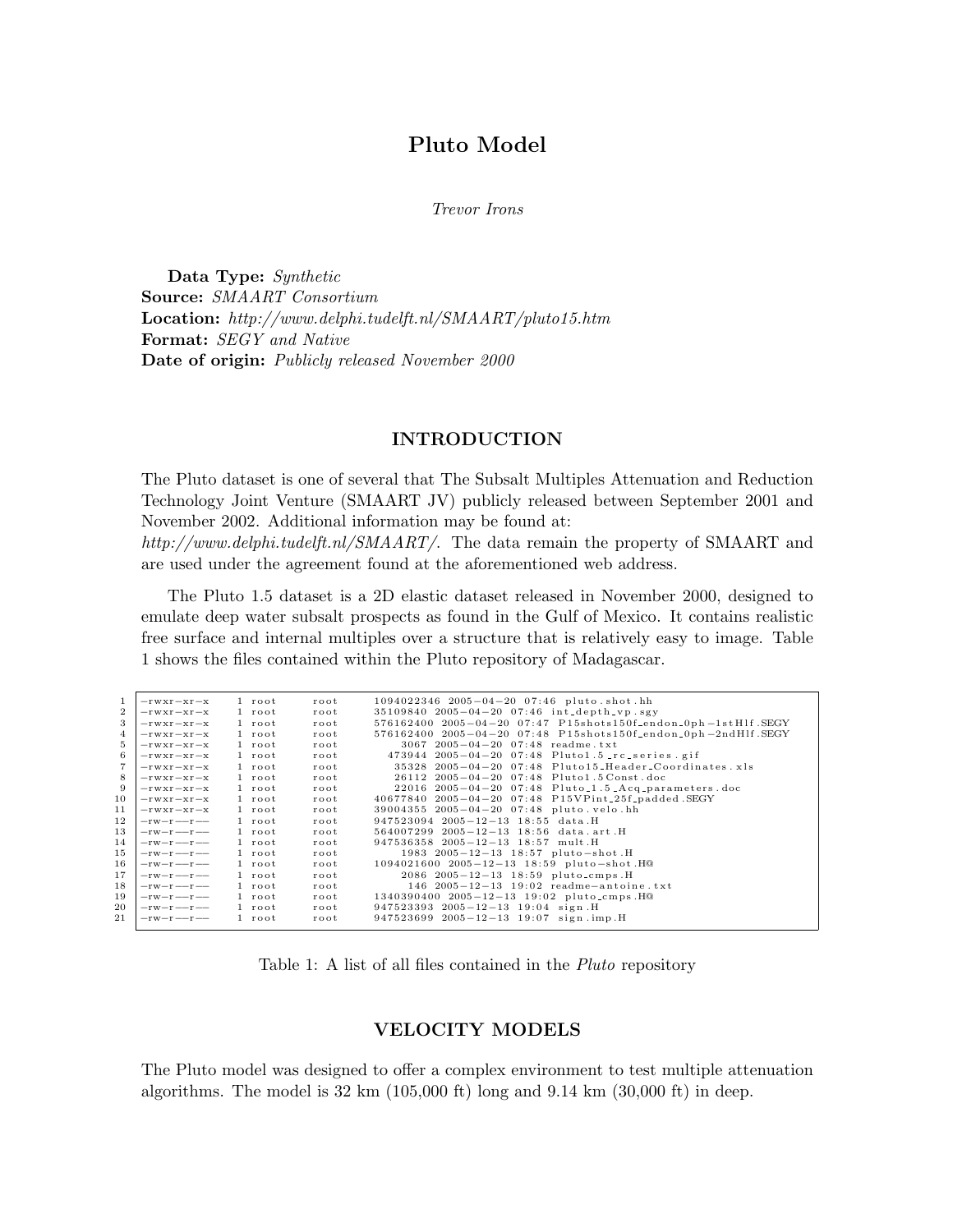The velocity model file  $int\_{depth\_vp}.sgy$  has 1201 datapoints in the vertical direction and 6960 datums in the horizontal direction. The actual synthetic surveys were conducted on a padded model which contains constant velocity cells outside of the model boundaries.

To assure the proper geometry Pluto velocity model headers should be formatted as shown in table 2. Values are listed for both metric and standard units. This article will display metric units exclusively.

| Standard                       |  |              |                                                                        |
|--------------------------------|--|--------------|------------------------------------------------------------------------|
| $n1=1201$ $n2=6960$ $d1=0.025$ |  | $d2=0.025$   | $01=0$ $02=.34.875$                                                    |
| Metric                         |  |              |                                                                        |
| $n1=1201$ $n2=6960$ $d1=.0076$ |  | $d2 = 0.076$ | $01=0$ $02=10.629$                                                     |
| Padded                         |  |              |                                                                        |
| n1=1401                        |  |              | $n2=6960$ d1=.025 or .0076 d2=.025 or .0076 o1=0 o2=-34.875 or -10.629 |

Table 2: Header information for Pluto velocity models

The SConstruct file found within rsf/book/data/pluto is shown in table 3. This SConstruct file produces both metric and standard plots of the velocity model. However, only the metric one is presented here in figure 1. Additionally, the padded model found in file P15VPint\_25f\_padded.SEGY, is displayed in figure 2 for reference.

Typing command 1 within the pluto directory runs the script.

$$
bash - 3.1\
$$
s cons view (1)



Figure 1: Pluto P-wave velocity model in metric units

#### SHOT RECORDS

BP performed a fourth order finite differencing modeling code on the padded velocity model. Madagascar can easily be used to display and manipulate the data. The script pluto/shot/S-Construct presented in table 4 fetches the dataset and constructs the RSF formatted dataset plutoShots.rsf.

As written this script outputs two images; figure 3 shows the Pluto zero offset shot gather while figure 4 shows shot 30.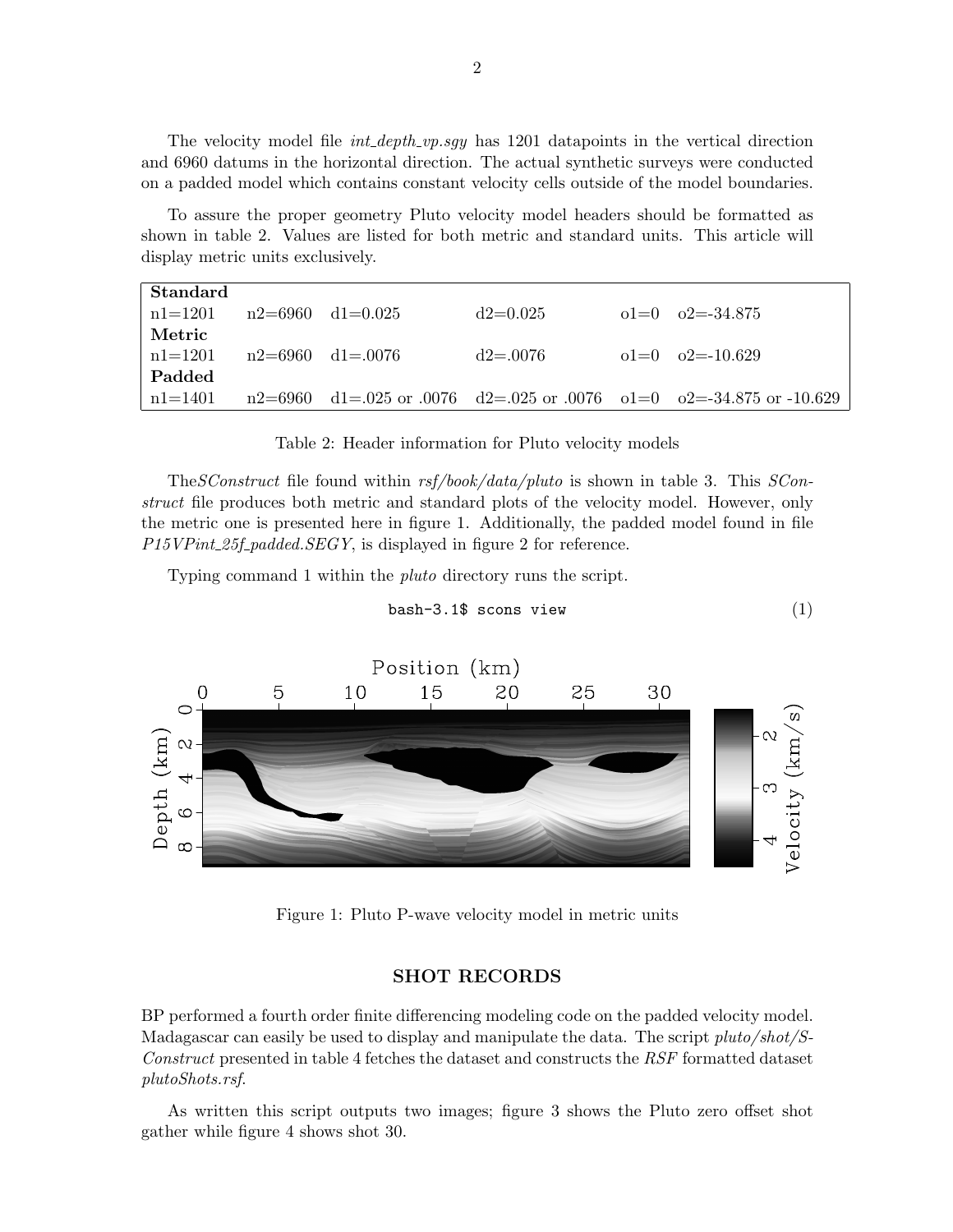1 from r sf . proj import \*<br>
2 # Fetch Files from repository<br>
3 Fetch ("nt1-depth\_vp .sgy","pluto")<br>
Fetch ("P15VPint\_25f\_padded .SEGY","pluto")  $\begin{array}{c} 5 \\ 6 \end{array}$ 6 | # Convert Files to RSF<br>7 | Flow('velocityProfileStd','int\_depth\_vp.sgy',<br>8 | 9 segyread read=d |<br>10 put d2=.025 label1=Depth o2=−34.875 11  $\begin{array}{|l|l|} 11 & \text{label2}=Position unit1=kft unit2=kft} \end{array}$ <br>12  $\begin{array}{|l|l|l|} 11 & \text{label=Velocity unit=kft/s} \end{array}$ 12 | label=Velocity unit=kft/s |<br>13 | scale rscale=0.001<br>14 | ''')  $\begin{array}{c} 15 \\ 16 \end{array}$ Flow ( ' velocity Profile Metric ', 'int-depth-vp.sgy',  $\frac{17}{18}$ 18 s e g y r e a d r e ad=d | 19 put d1 = .00760 d2 = .00760 o2=−10.629 20 l a b e l 1=Depth l a b e l 2=P o s i t i o n l a b e l=V e l o c i t y 21 unit 1=km unit 2=km unit =km/s |<br>22 scale rscale = .0003048<br>23 ; , ,  $\begin{array}{c} 24 \\ 25 \end{array}$  ${\rm Flow}$  (  ${\rm 'velocity ProfileP added}$  ,  ${\rm 'P15VPint\_25f\_padded}$  .  ${\rm SEGY}$  ,  $26$  $\begin{array}{c|c} 27 & \text{segy read read=d} \\ 28 & \text{put} & \text{d1} = .0076 & \text{d2} = \end{array}$ 28 put d1=.0076 d2=.00760 o2=−10.629 label1=Depth<br>29 label2=Position unit1=km unit2=km label=Velocity |  $30 \n31 \n32 \n33 \n34 \n35 \n36 \n37 \n38 \n39 \n30 \n31 \n33 \n34 \n35 \n36 \n38 \n39 \n30 \n30 \n31 \n32 \n33 \n34 \n35 \n36 \n38 \n39 \n30 \n30 \n31 \n32 \n33 \n34 \n35 \n36 \n37 \n38 \n39 \n30 \n30 \n30 \n31 \n32 \n33 \n34 \n35 \n36 \n37 \n38 \n39 \n30 \n30 \n30 \n31 \n$  $\hspace{0.1mm},\hspace{0.1mm}$  '  $\hspace{0.1mm}$  ' )  $\frac{32}{33}$ 33  $\#$  Plotting Section<br>34  $\text{mins} = [0, 0, -10.5]$  $34$  mins =  $[0, 0, -10.5]$ <br>  $35$  maxs =  $[105', 32', 42.5']$  $\frac{36}{37}$  $\begin{array}{c|c}\n 37 & \text{counter=0} \\
 38 & \text{for item}\n \end{array}$ 38 for item in ['Std','Metric']:<br>39 Result('velocityProfile' + item,<br>40  $\begin{array}{lll} 41 & \text{window} & j1=2 \ j2=2 \ \text{grey scale} \text{bar=y color=j allpos=y bias=1 title=} & \text{Wave} \ \text{Velocity} \setminus \text{Profit}= & \text{na} \text{x}=\text{% min2} \ \text{max} \leq & \text{size min=1} \end{array}$ 45 ' ' ' % maxs [ c o u n t e r ] )  $counter = counter +1$  $\frac{47}{48}$ 48 Result ('velocityProfilePadded',<br>49  $\begin{array}{c|c} 50 & \text{window} & j1=2 \text{ } j2=2 \text{ } l \\ 51 & \text{grey} & \text{scalebar} = y \text{ } c \text{ } c \end{array}$ 51 grey scalebar=y color=j allpos=y bias=1 gainpanel=a title=P–Wave\ Velocity\ Profile<br>52 screenratio=.28 125 screenht=2 labelsz=4 wanttitle=n barreverse=y<br>''')  $\begin{array}{c} 54 \\ 55 \end{array}$  $End()$ 

Table 3: *SConstruct* script generating the velocity model images



Figure 2: Padded velocity model that surveys were conducted on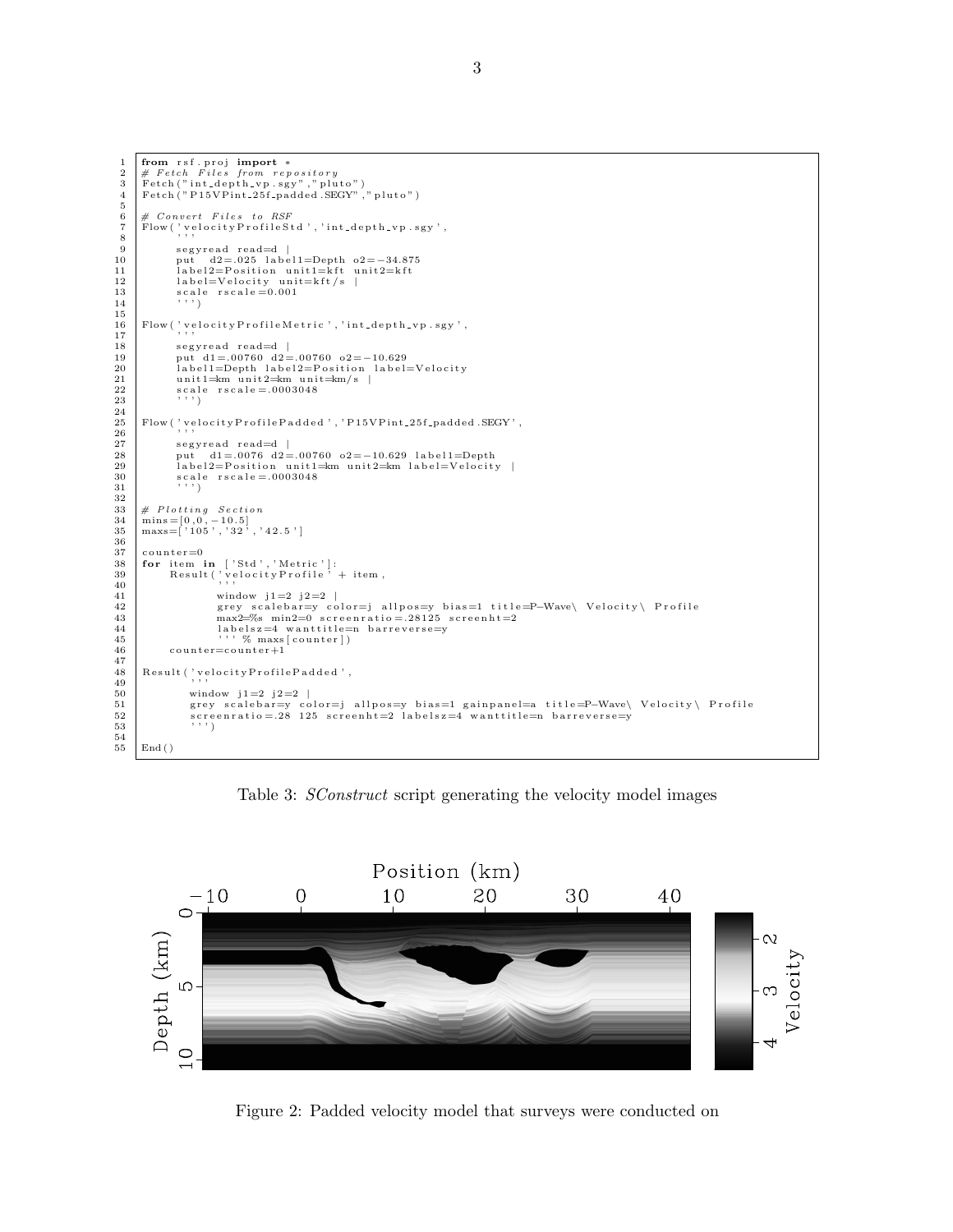```
from rsf.proj import *
  \,1\,\overline{2}\# \textit{ Fetch}\ \textit{Files}\ \textit{from \textit{repository}} \\ \textit{Fetch}\ (\text{``P15shots150f-endon.0ph-1stHlf.SEGY''\ },\text{``pluto''\ }) \\ \textit{Fetch}\ (\text{``P15shots150f-endon.0ph-2ndHlf.SEGY''\ },\text{``pluto''\ }) \\\overline{3}\overline{\mathbf{4}}\overline{5}\frac{6}{7}# Convert Files to RSF and append headers<br>files = ['P15shots150f_endon_0ph-1stHlf.SEGY','P15shots150f_endon_0ph-2ndHlf.SEGY']
   8
          counter=0 \#o2=360<br>for item in ['rsf1','rsf2']:
   \frac{1}{9}10\,Flow(item, files [counter], ,,,<br>segyread tape=$SOURCE | put<br>ol=0 o2=0 o3=0 d2=.02286 d3=.0457 n2=350 n3=347<br>label1=Time label2=Position unitl=s unit2=km<br>label3=Shot''', stdin=0)
                                                                                         . . .
11
12
\begin{array}{c} 13 \\ 14 \end{array}15\,\frac{16}{17}\begin{array}{rcl}\n\text{counter} & = & \text{counter} + 1\n\end{array}\begin{array}{ll} \# \ & \textit{Concatinate} \ & \textit{Files} \\ \textit{Flow('plutoShots', ['rsf1', 'rsf2'], ' ' ' \cr & \textit{cat $ \S$OURCES[0:2] } \ & \textit{axis=3'} \ \text{'',} \ \textit{stdin=0)} \end{array}18\,19
\frac{1}{20}\frac{21}{22}\bf{^{23}}2425
\sqrt{26}2728
29
           End()
```
Table 4: Scons script that generates RSF formatted pluto shot data



# Zero Offset Data

Figure 3: Zero offset data for Pluto synthetic dataset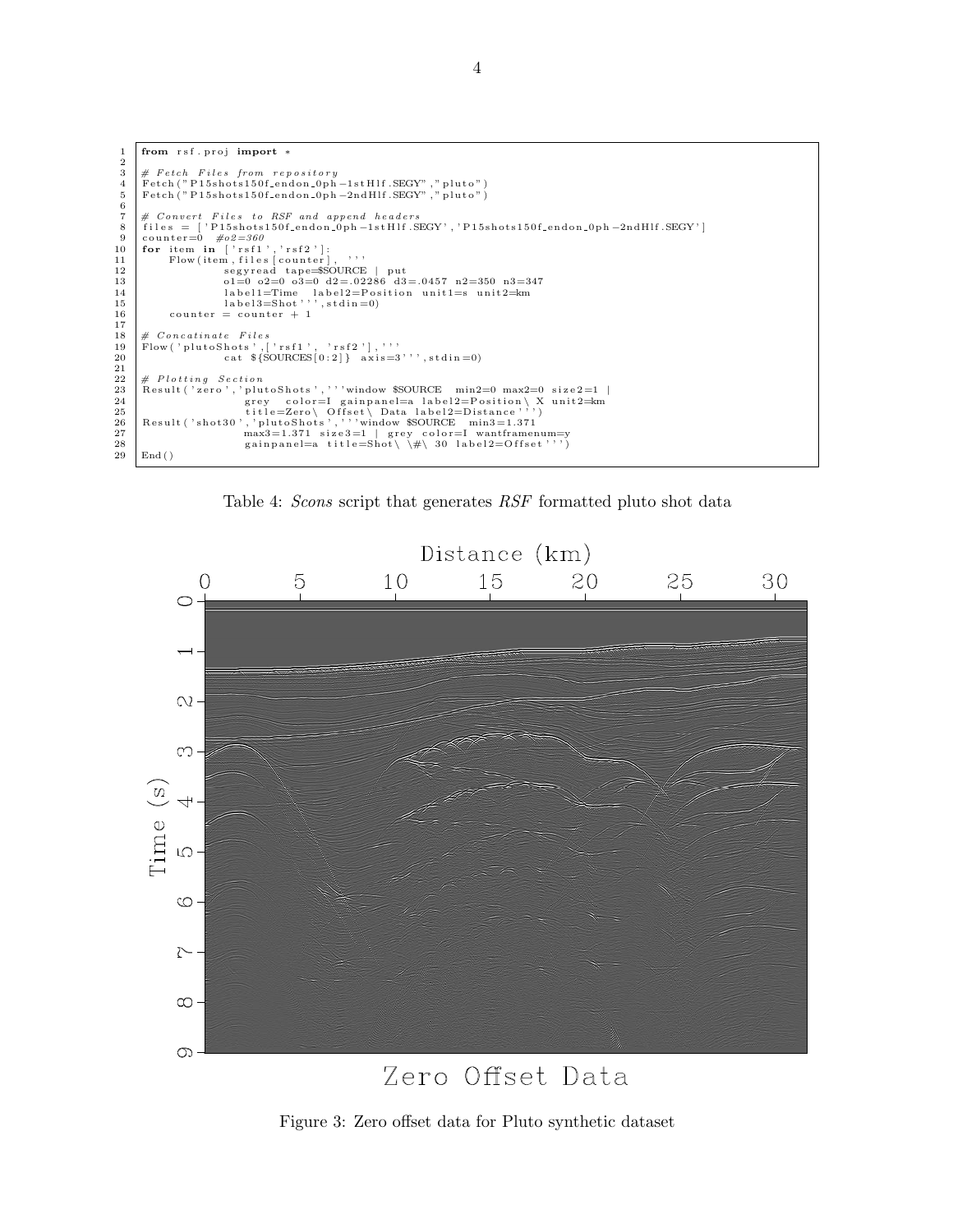

Figure 4: Shot 30 of Pluto dataset